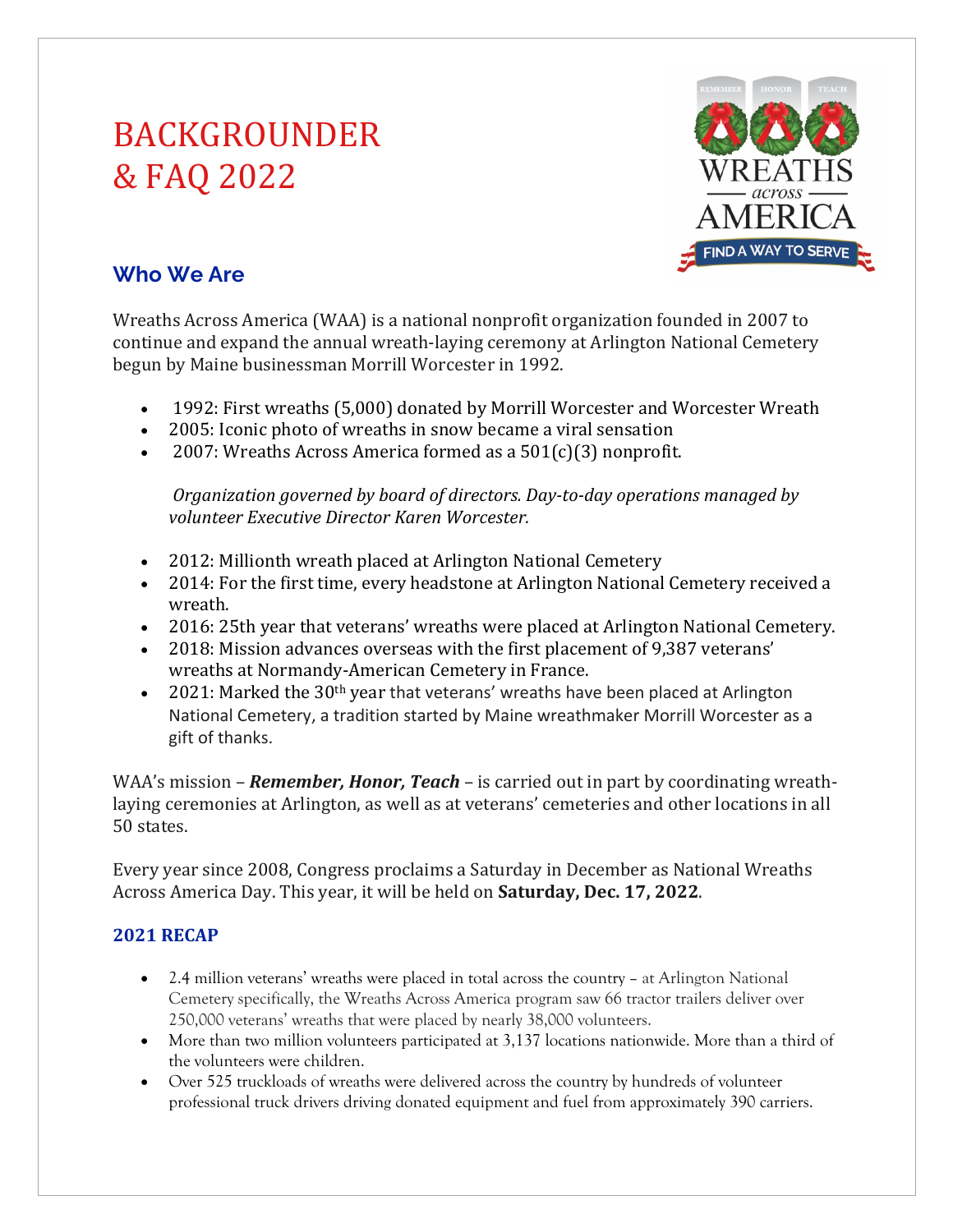## **2022 Theme: Find a Way to Serve**

The inspiration for this year's theme came from a few different places and seemed to be a recurring conversation throughout the last year. Notably, the American Rosie Movement<sup>TM</sup> which highlights the stories of the World War II-era women known as Rosie the Riveters, or simply "Rosies." These women pulled together to do the work that needed to be done for our freedom. The movement encourages youth to get involved in their own communities to serve in small ways that can make a big impact. As part of this new theme, Wreaths Across America is revamping its educational curriculum working with like-minded organizations to develop action plans to inspire young people across the country to **find a way to serve** in 2022 and beyond.

## **What We Do**

#### **REMEMBER**

- WAA's annual pilgrimage from Columbia Falls, Maine, to Arlington National Cemetery in Virginia has become known as the world's largest veterans' parade, stopping at schools, monuments, veterans' homes, and communities all along the way to remind people how important it is to Remember, Honor and Teach.
- The Remembrance Tree Program provides a living memorial to loved ones lost. A replica dog tag is made in honor of your loved one and it is attached to the trunk of an evergreen tree on the tip land in Maine where the brush is harvested every third year to make veterans' wreaths.
- The HART Ceremony (Honoring Allies and Remembering Together) is conducted each year to honor veterans of our nation's allies in ceremonies on international border-crossing bridges between Calais, Maine and St. Stephen, New Brunswick, Canada; Detroit, Michigan and Windsor, Ontario, Canada; and Sweetwater, Montana and the Alaskan/Canadian border.
- WAA hosts statehouse ceremonies in nearly 50 states.

#### **HONOR**

- Through WAA's national group sponsorship program, it has helped other nonprofits and civic groups such as Civil Air Patrol, Scouts, 4- H Clubs, local VFWs and American Legions raise funds for their own community needs. Since 2007, Wreaths Across America has given back *more than* \$17 *million* to local groups.
- WAA conducts several programs to honor our veterans, including our popular Thanks-A- Million campaign, which distributes free "I Owe You" cards to people all over the country to share with veterans as a simple thank-you for their service and a promise to give back.
- The organization participates in veterans' events throughout the year as well as public outreach through Veterans Day and Memorial Day programs, Wreaths Across America Radio, in our monthly newsletters, in press coverage and on the website.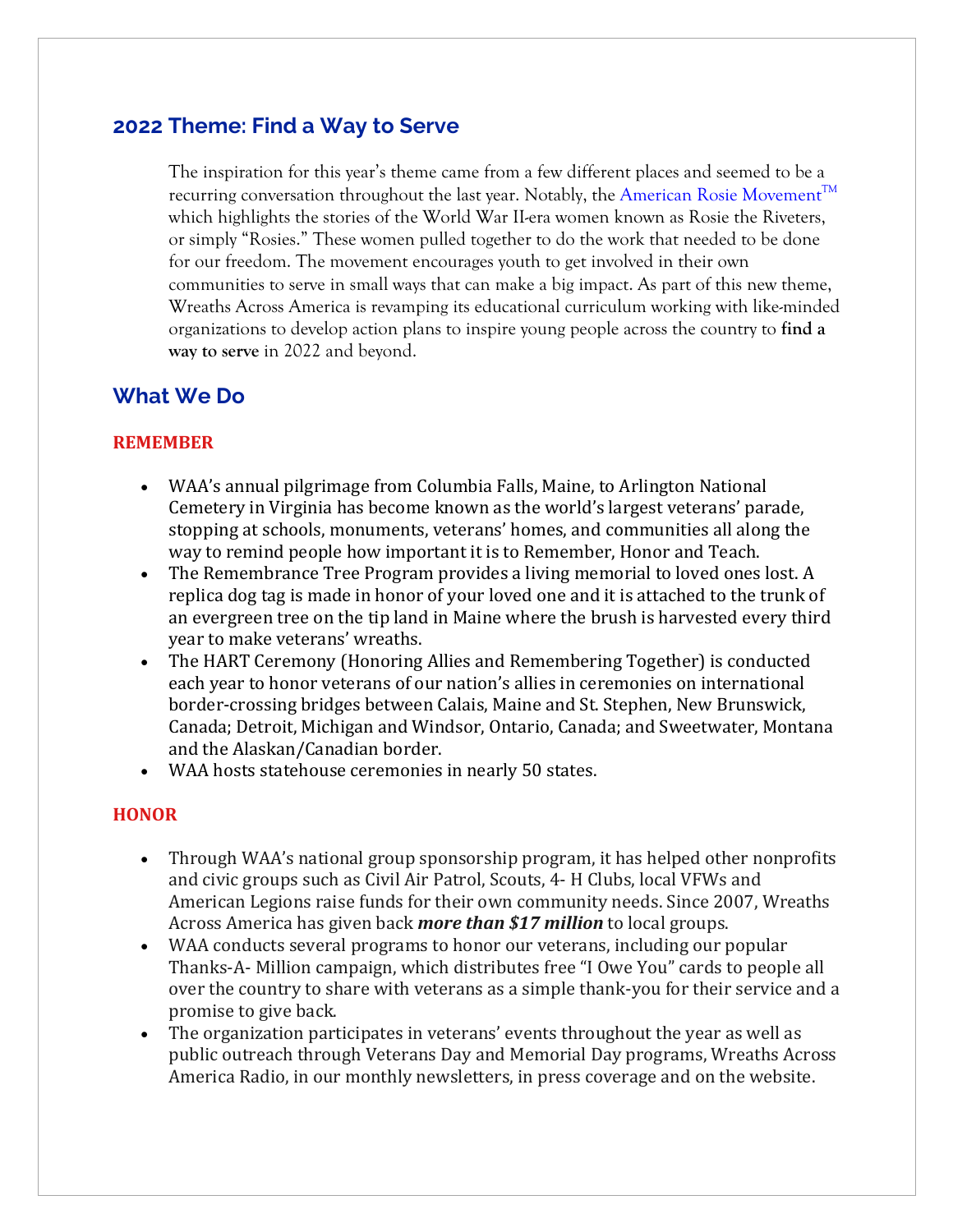- The Wreaths Across America Museum located at the National Headquarters in Columbia Falls, Maine, showcases thousands of items that have been donated to Wreaths Across America over the decades. All donations help to provide insight and tell the greater story of the experiences of U.S. military personnel.
- Wreaths Across America has a veteran liaison on staff to work with local veterans' organizations in Maine.

#### **TEACH**

- WAA is committed to teaching younger generations about the value of their freedoms and the importance of honoring those who sacrificed so much to protect those freedoms. We offer learning tools, interactive-media projects and opportunities for schools, 4-H clubs, Scouts, and other youth groups to participate in our efforts.
- The Mobile Education Exhibit is a traveling classroom on wheels designed to inspire and educate all about the mission and those who lives have been impacted by it. The goal of the Wreaths Across America Education Exhibit is to bring local communities and our military together with education, stories, and interactive connections.

## **Frequently Asked Questions**

## **Why do you use live wreaths?**

Wreaths Across America does not "decorate" headstones. We are honoring all veterans and active military members by placing live veterans' wreaths on the headstones of our nation's servicemembers. The fresh evergreens have been used for centuries as a symbol recognizing honor and as a living tribute renewed annually. We want people to see the tradition as a living memorial to veterans and their families.

## **Does WAA have a religious or political affiliation?**

Wreaths Across America is not affiliated with any religion or political party. It is our mission to remember and honor every fallen military service member during the holiday season, no matter what is happening in the nation or overseas. These are not Christmas wreaths, they are veterans' wreaths or remembrance wreaths.

## **What are the sources of funding for WAA?**

WAA receives no government funding. National Wreaths Across America Day and other events are made possible by thousands of volunteers who organize local ceremonies, raise funds to sponsor wreaths and participate in the events. Individual wreath sponsors and corporate donors, pay for most of the cost for the program and volunteer truck drivers and trucking companies make it possible for WAA to transport wreaths all over the country.